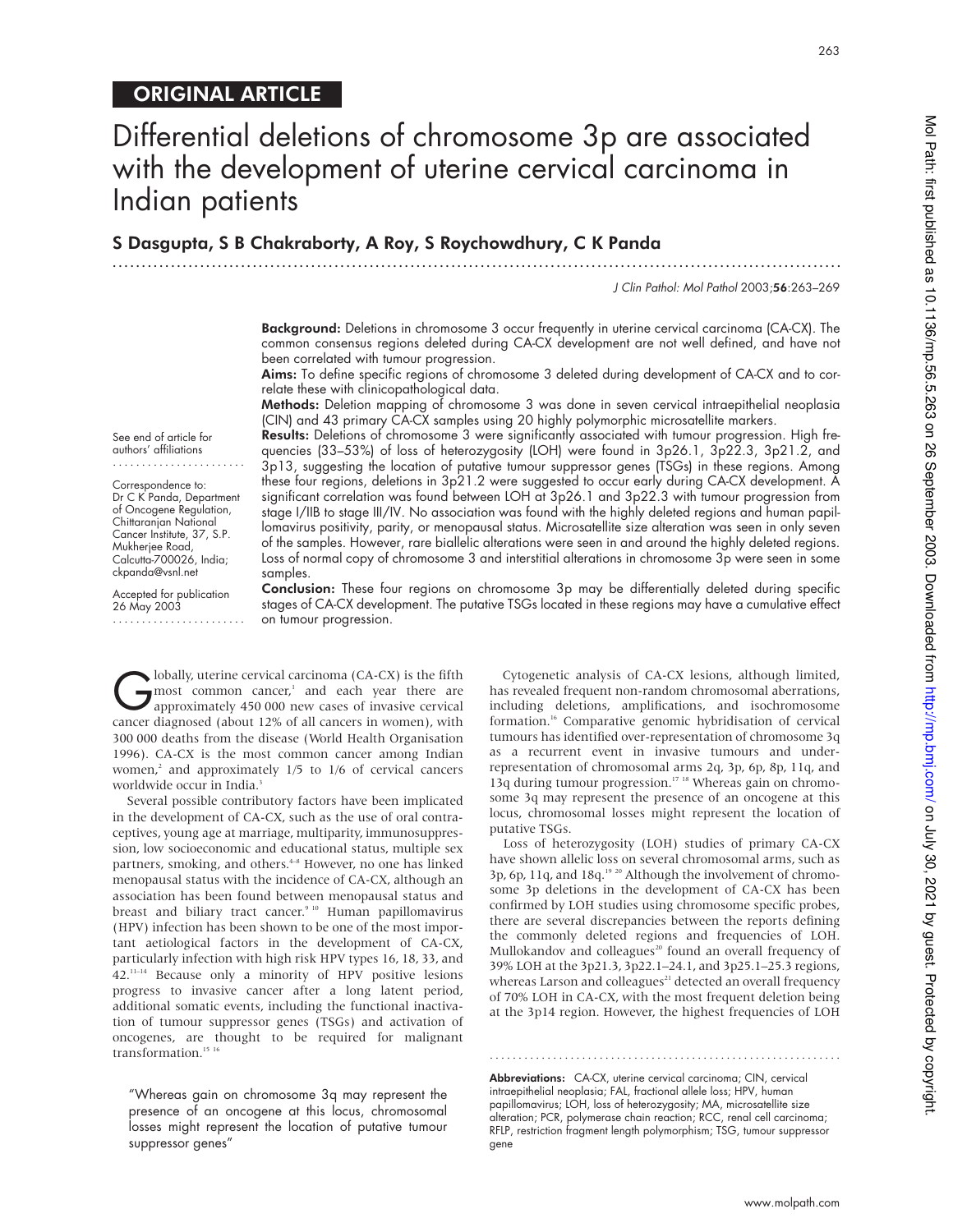detected by Mitra *et al* were 40% and 32% at the 3p21.33–22.1 and 3q28–29 regions, respectively, in CA-CX samples from Indian patients using restriction fragment length polymorphism (RFLP) markers.<sup>19</sup> Some investigators reported a gradual increase in the deletion frequency of chromosome 3p alleles along with tumour progression using samples at different stages from the same individual, but no statistical correlations were made with the associated regions, probably because of the low sample number.22 23 In addition to LOH, microsatellite size alteration (MA) is another genetic change that has been associated with several human cancers.<sup>24</sup> The mechanisms underlying MA are currently unknown, but they probably represent a form of genomic instability.<sup>24</sup> About 35% of CA-CX samples of Western origin have been shown to exhibit  $MA.<sup>22</sup>$  Hampton and colleagues<sup>25</sup> have demonstrated an association between ethnicity and aetiological factors and the chromosomal deletions seen in CA-CX development; the frequency of chromosome 4p deletion differed between CA-CX samples of Indian origin and those from patients of white/Hispanic/American black origin using the same RFLP probes. Until now, few attempts have been made to carry out deletion mapping of chromosome 3 in CA-CX samples from Indian patients using highly polymorphic microsatellite markers to evaluate the deletion pattern, in addition to localising the candidate TSGs associated with the development of this tumour.

Thus, in our present study, we have attempted to map the frequently deleted regions on chromosome 3 in 50 cervical lesions of Indian patients using 20 highly polymorphic microsatellite markers. The deletion pattern and MA were correlated with different clinicopathological parameters, such as clinical stage, HPV infection, and menopausal status, to investigate whether there is an association between any of these factors and chromosomal alterations.

# MATERIALS AND METHODS

# Sample collection and clinical data

Fifty freshly operated uterine cervical lesions from previously untreated and unrelated individuals with corresponding normal tissue or peripheral blood leucocytes were used for our analysis (table 1). The tissues were obtained from the patients treated at the hospital section of Chittaranjan National Cancer Institute, India after appropriate informed consent by the patients and approval of the protocol by the hospital authorities. The samples were frozen immediately after collection and stored at −80°C until use.

Table 1 provides a detail clinical history of the patients. Clinically, the tumours were graded and staged according to the FIGO classification. The average age of the patients was recorded as 44 years, with a mean length of time married of 16 years and parity ranging from one to 10. Twenty three of the patients were premenopausal, whereas the remainder (27) were postmenopausal.

#### Microdissection and DNA extraction

The normal cells present as contaminants in the primary uterine cervical lesions were removed by microdissection.<sup>26</sup> Samples containing < 60% tumour cells were not analysed. High molecular weight genomic DNA was extracted from the tissues according to the standard procedure.<sup>26</sup>

#### Selection of microsatellite markers

Twenty highly polymorphic microsatellite markers spanning the entire length of chromosome 3 (fig 1) were selected for our analysis. Fifteen markers were taken from the chromosome 3p region and five markers from 3q (fig 1). The SST marker from the chromosome 3q27.3 region was used as a control. All the markers showed > 69% informativity in our samples (data not shown). The localisation and physical distance between the markers were obtained from http://genome.ucsc.edu,

except for D3S1289, in which case the information was obtained from the Genome Database.

# Microsatellite analysis and interpretation of LOH and MA

A standard polymerase chain reaction (PCR) analysis containing a [γ<sup>-32</sup>P] ATP end labelled forward primer was performed in a 20 µl reaction volume, as described by Dasgupta *et al*. <sup>26</sup> The DNA samples were amplified for 30 cycles in a thermal cycler (Techne, Cambridge, UK), comprising one minute at 95°C, one minute at the appropriate annealing temperature (50–60°C), and two minutes at 72°C, followed by a final extension step at 72°C for seven minutes. The analysis of PCR products on denaturing polyacrylamide sequencing gels was performed as described by Dasgupta *et al*. <sup>26</sup> LOH was determined by densitometric scanning (CS-900; Shimadzu, Kyoto, Japan) of the autoradiographs. For informative cases, allelic loss was scored if there was complete loss of one allele or if the relative band intensity of one allele was decreased at least 50% in the tumour, compared with the same allele in the corresponding normal control. The value was calculated as the ratio of the band intensities of the larger to the smaller alleles in the tumour DNA divided by the same ratio in the corresponding normal DNA sample. An LOH index of  $> 1.5$  (loss of the smaller allele) or < 0.67 (loss of the larger allele) corresponded to at least a 50% reduction in relative band intensities.<sup>27</sup> MA was scored as present if one or both alleles at a given locus showed size variation; that is, either expansion or contraction, in comparison with the same allele in normal control DNA.<sup>28</sup> When calculating LOH, samples showing homozygosity and MA only were not considered, whereas when calculating MA, the samples showing LOH only were not considered.<sup>29</sup> Those samples showing both LOH and MA at the same locus was considered for calculating both LOH and MA. All samples showing LOH and/or MA were subjected to repeat analysis after a second independent amplification for confirmation, and typed with additional RFLP markers (NAT-KpnI, Hb-HinfI, Hb-HincIII, CYPIAI-MspI, and ALAD-RsaI) to verify correct pairing of the samples.<sup>30</sup> In all cases, the results were in concordance with our findings (data not shown). This LOH/MA analysis procedure could detect LOH when 50% tumour DNA was present and MA when only 10–30% tumour DNA was present.<sup>26</sup>

# Detection of HPV-16 and HPV-18

The presence of HPV in the cervical lesions was detected by performing PCR using primers (MY09 and MY11) from the consensus L1 region.<sup>31</sup> Typing of HPV-16/18 in the L1 positive samples was done by means of PCR using specific primers from the E6 region of HPV-16 $32$  and the E7 region of HPV-18. $33$ The PCR products were electrophoresed in 2% agarose gel, stained with ethidium bromide, visualised under ultraviolet light, and photographed. For final confirmation of the HPV types, after gel electrophoresis the PCR products were transferred on to a nylon membrane for Southern hybridisation with  $[32P]$  labelled HPV type specific probes.<sup>34</sup> DNA from the SiHa (for HPV-16) and HeLa (for HPV-18) cell lines and the HPV type specific plasmids were used as positive controls.

# Statistical analysis of the clinical data

We used multiple polymorphic markers ( $n = 20$ ) to investigate LOH at different regions of chromosome 3. For data analysis, we used two approaches: (1) for individual samples we determined the frequencies of LOH at individual chromosomal regions; (2) to determine whether the deletions in chromosome 3 were associated with the progression of the tumour, we determined frequencies of loss of individual markers using a fractional allele loss (FAL) index, as defined below by Wistuba and colleagues<sup>28</sup>:

3p FAL index = total number of chromosome 3 markers with LOH/total number of informative chromosome 3 markers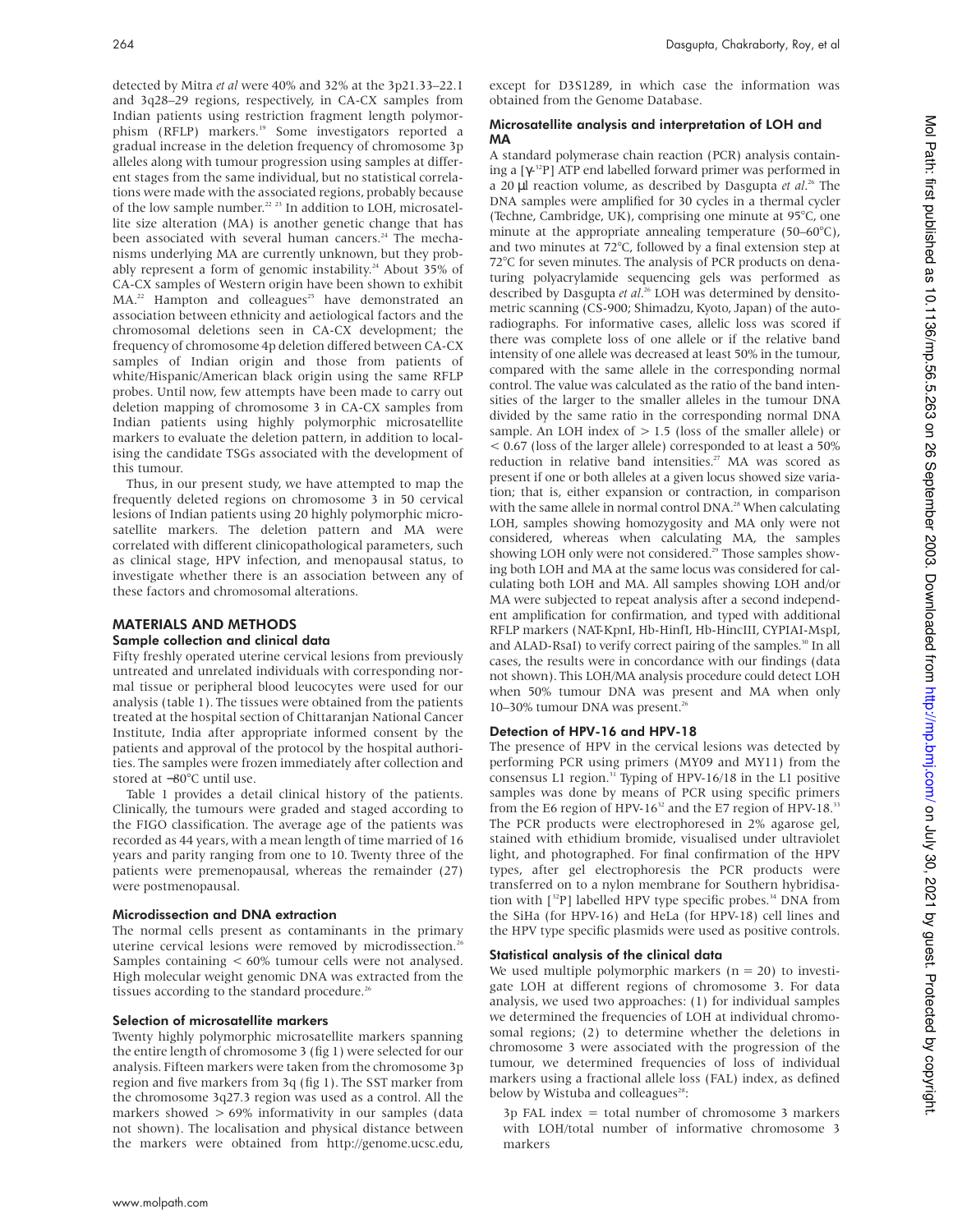| Tumour | Age/Religion | Clinical<br>stage                  | Histology    | Years<br>married | Menopausal<br>status | Parity  | <b>HPV</b><br>status | FAL<br>index        | Mean FAL<br>index |
|--------|--------------|------------------------------------|--------------|------------------|----------------------|---------|----------------------|---------------------|-------------------|
| 310    | 40/H         | $CIN-I$                            | Mild Dys     | 15               | Pre                  | $0 + 0$ | 16                   | 0.14                |                   |
| 4736   | 48/M         | $CIN-II$                           | Mod Dys      | 15               | Post                 | $4 + 0$ | 18                   | $\mathbf 0$         |                   |
| 4737   | 55/H         | $CIN-II$                           | Mod Dys      | 18               | Post                 | $2 + 0$ | A                    | $\mathsf{O}\xspace$ |                   |
| 2740   | 47/H         | $CIN-II$                           | Mod Dys      | 20               | Post                 | $5 + 0$ | 16                   | 0.05                | 0.107             |
| 2661   | 42/H         | $CIN-III$                          | Sev Dys      | 19               | Post                 | $3 + 0$ | 16                   | 0                   |                   |
| 224    | 48/H         | $CIN-III$                          | Sev Dys      | 13               | Post                 | $3 + 0$ | 16                   | 0.06                |                   |
| 930    | 40/H         | $CIN-III$                          | Sev Dys      | 16               | Post                 | $3 + 0$ | 16                   | 0.5                 |                   |
| 4725   | 50/H         | $\overline{1}$                     | <b>WDSCC</b> | 16               | Post                 | $2 + 0$ | A                    | $\mathsf{O}\xspace$ |                   |
| 3574   | 30/H         | $\overline{1}$                     | <b>WDSCC</b> | 13               | Pre                  | $6 + 0$ | A                    | 0.06                |                   |
| 2890   | 52/H         |                                    | <b>MDSCC</b> | 13               | Post                 | $5 + 0$ | 16                   | 0.06                |                   |
| 567    | 42/H         |                                    | <b>WDSCC</b> | 16               | Pre                  | $3 + 2$ | 18                   | 0.14                |                   |
| 1441   | 42/H         |                                    | <b>WDSCC</b> | 16               | Pre                  | $6 + 0$ | 16                   | 0.21                |                   |
| 3036   | 46/H         |                                    | <b>WDSCC</b> | 10               | Pre                  | $1 + 0$ | 16                   | 0.27                |                   |
| 3776   | 48/H         |                                    | <b>WDSCC</b> | 12               | Post                 | $5 + 0$ | 16                   | 0.35                |                   |
| 1684   | 46/H         |                                    | <b>WDSCC</b> | 22               | Post                 | $3 + 0$ | 16                   | 0.47                |                   |
| 1319   | 40/H         | $\overline{1}$                     | <b>WDSCC</b> | 15               | Post                 | $5 + 0$ | 16                   | $\mathbf{1}$        |                   |
| 5210   | 60/H         | IB                                 | <b>WDSCC</b> | 10               | Post                 | $10+0$  | 16                   | 0.19                |                   |
| 506    | 56/H         | $\mathsf{IB}$                      | <b>WDSCC</b> | 17               | Post                 | $5 + 0$ | 18                   | $\mathsf O$         |                   |
| 1466   | 40/H         | $\mathsf{IB}$                      | <b>MDSCC</b> | 10               | Pre                  | $4 + 0$ | 18                   | 0.07                |                   |
| 4251   | 65/H         | $\mathsf{IB}$                      | <b>WDSCC</b> | 20               |                      | $4 + 0$ | A                    | 0.08                | 0.196             |
|        |              |                                    |              |                  | Post                 |         |                      |                     |                   |
| 3120   | 45/H         | $\sf IB$                           | <b>MDSCC</b> | 18               | Pre                  | $3 + 0$ | 16                   | 0.14                |                   |
| 2753   | 48/H         | IB                                 | <b>MDSCC</b> | 18               | Post                 | $8 + 0$ | 16                   | 0.17                |                   |
| 2884   | 60/H         | $\mathsf{IB}$                      | <b>CIS</b>   | 15               | Post                 | $3 + 0$ | 16                   | 0.29                |                   |
| 1118   | 43/H         | $\mathsf{IB}$                      | <b>WDSCC</b> | 21               | Pre                  | $3 + 0$ | 16                   | 0.38                |                   |
| 2961   | 40/H         | $\ensuremath{\mathsf{II}}$         | <b>WDSCC</b> | 18               | Pre                  | $4 + 0$ | A                    | 0.07                |                   |
| 4840   | 47/H         |                                    | <b>WDSCC</b> | 11               | Post                 | $4 + 0$ | 18                   | 0.08                |                   |
| 113    | 46/H         | $\vert\vert$                       | <b>MDSCC</b> | 17               | Pre                  | $3 + 0$ | 16                   | 0.18                |                   |
| 4900   | 25/H         | IIB                                | <b>WDSCC</b> | 10               | Pre                  | $1 + 0$ | 16                   | 0                   |                   |
| 5091   | 40/H         | $\ensuremath{\mathsf{IIB}}$        | <b>PDSCC</b> | 14               | Pre                  | $5 + 0$ | 16                   | 0.07                |                   |
| 5169   | 56/H         | $\ensuremath{\mathsf{IIB}}$        | <b>MDSCC</b> | 13               | Post                 | $6 + 0$ | A                    | 0.13                |                   |
| 4849   | 40/H         | $\ensuremath{\mathsf{IIB}}$        | <b>WDSCC</b> | 10               | Pre                  | $6 + 2$ | 16                   | 0.25                |                   |
| 3493   | 40/M         | $\ensuremath{\mathsf{IIB}}$        | <b>WDSCC</b> | 25               | Pre                  | $2 + 0$ | 16                   | 0.25                |                   |
| 1145   | 48/H         | $\ensuremath{\mathsf{III}}\xspace$ | <b>WDSCC</b> | 18               | Pre                  | $5 + 0$ | 16                   | 0.07                |                   |
| 2756   | 45/H         | $\ensuremath{\mathsf{III}}\xspace$ | <b>MDSCC</b> | 19               | Pre                  | $4 + 0$ | 16                   | 0.28                |                   |
| 3221   | 38/H         | $\vert\vert\vert$                  | <b>WDSCC</b> | 24               | Pre                  | $2+0$   | 18                   | $\mathbf{1}$        |                   |
| 4320   | 30/H         | <b>IIIB</b>                        | <b>PDSCC</b> | 11               | Pre                  | $2 + 0$ | 16                   | 0.08                |                   |
| 3609   | 65/H         | <b>IIIB</b>                        | <b>MDSCC</b> | 20               | Post                 | $2+0$   | 16                   | 0.15                |                   |
| 2760   | 38/H         | <b>IIIB</b>                        | <b>WDSCC</b> | 17               | Pre                  | $3 + 0$ | 18                   | 0.2                 |                   |
| 1178   | 60/H         | <b>IIIB</b>                        | <b>PDSCC</b> | 15               | Post                 | $3 + 0$ | 16                   | 0.27                |                   |
| 568    | 50/H         | <b>IIIB</b>                        | <b>MDSCC</b> | 14               | Post                 | $3 + 0$ | 16                   | 0.29                |                   |
| 54     | 47/H         | <b>IIIB</b>                        | <b>MDSCC</b> | 15               | Post                 | $5 + 0$ | 16                   | 0.31                | 0.343             |
| 1636   | 60/H         | <b>IIIB</b>                        | <b>WDSCC</b> | 13               | Post                 | $7 + 0$ | 16                   | 0.43                |                   |
| 1058   | 42/H         | <b>IIIB</b>                        | <b>PDSCC</b> | 19               | Pre                  | $1+0$   | 16                   | 0.53                |                   |
| 2060   | 65/H         | <b>IIIB</b>                        | <b>WDSCC</b> | 20               | Post                 | $6 + 0$ | 16                   | 0.61                |                   |
| 574    | 65/H         | ${\sf IV}$                         | <b>WDSCC</b> | 13               | Post                 | $8 + 0$ | 16                   | 0.08                |                   |
| 4171   | 55/H         | $\mathsf{IV}\xspace$               | <b>PDSCC</b> | 13               | Post                 | $2 + 0$ | 16                   | 0.13                |                   |
| 3297   | 43/H         | $\mathsf{IV}\xspace$               | <b>WDSCC</b> | 20               | Pre                  | $4 + 0$ | 16                   | 0.13                |                   |
| 4839   | 38/M         | IV                                 | <b>PDSCC</b> | 10               | Pre                  | $8 + 0$ | 18                   | 0.38                |                   |
| 666    |              | IV                                 | <b>WDSCC</b> | 11               | Post                 | $7 + 0$ | 16                   | 0.53                |                   |
|        | 50/M         |                                    |              |                  |                      |         |                      |                     |                   |

Religion: H, hindu; M, muslim; Histology: Mod, moderate; Sev, severe; Dys, dysplasia; WDSCC, well differentiated squamous cell carcinoma; MDSCC,<br>moderately differentiated squamous cell carcinoma; PDSCC, poorly differentiat

To correlate regional loss with the progression of the tumour, we calculated the mean FAL index for each histological category (table 1). The *t* statistic was used for comparison of the mean FAL index of these histological groups.

We performed  $\chi^2$  analysis to determine the association between LOH at highly deleted regions and different clinicopathological features, such as parity, the length of time married, menopausal status, HPV infection (table 2), and tumour stage (fig 2). A p value < 0.05 with Yates correction was considered to be significant.

#### RESULTS

#### Molecular abnormalities (LOH and MA) on chromosome 3

Deletion mapping of chromosome 3 in the primary cervical lesions revealed that 44 of the 50 samples showed LOH/MA for at least one marker (figs 1, 3). All the 44 samples with alterations showed LOH, whereas only seven showed MA, indicating the importance of chromosome 3 deletions in the development of CA-CX. The allelic losses of chromosome 3 gradually increased with progression of the clinical stage, and there was a significant correlation between the mean FAL index  $(p < 0.05)$  and progression of the tumour (table 1).

The highest LOH frequencies of 33%, 53%, 48%, and 45% were detected at the chromosomal regions 3p26.1 (D3S1304), 3p22.3 (D3S1611), 3p21.2 (D3S1289/D3S3719), and 3p13 (D3S1284), respectively (fig 1). However, the highest frequency of MA (10%) was seen at the 3p22.1 (D3S3685) locus (fig 1). No sample showed high microsatellite instability; that is,  $\geq 40\%$  MA in the markers tested.

Four cervical lesions (930, 1319, 3221, and 1879) showed molecular abnormalities (LOH or MA) at all the informative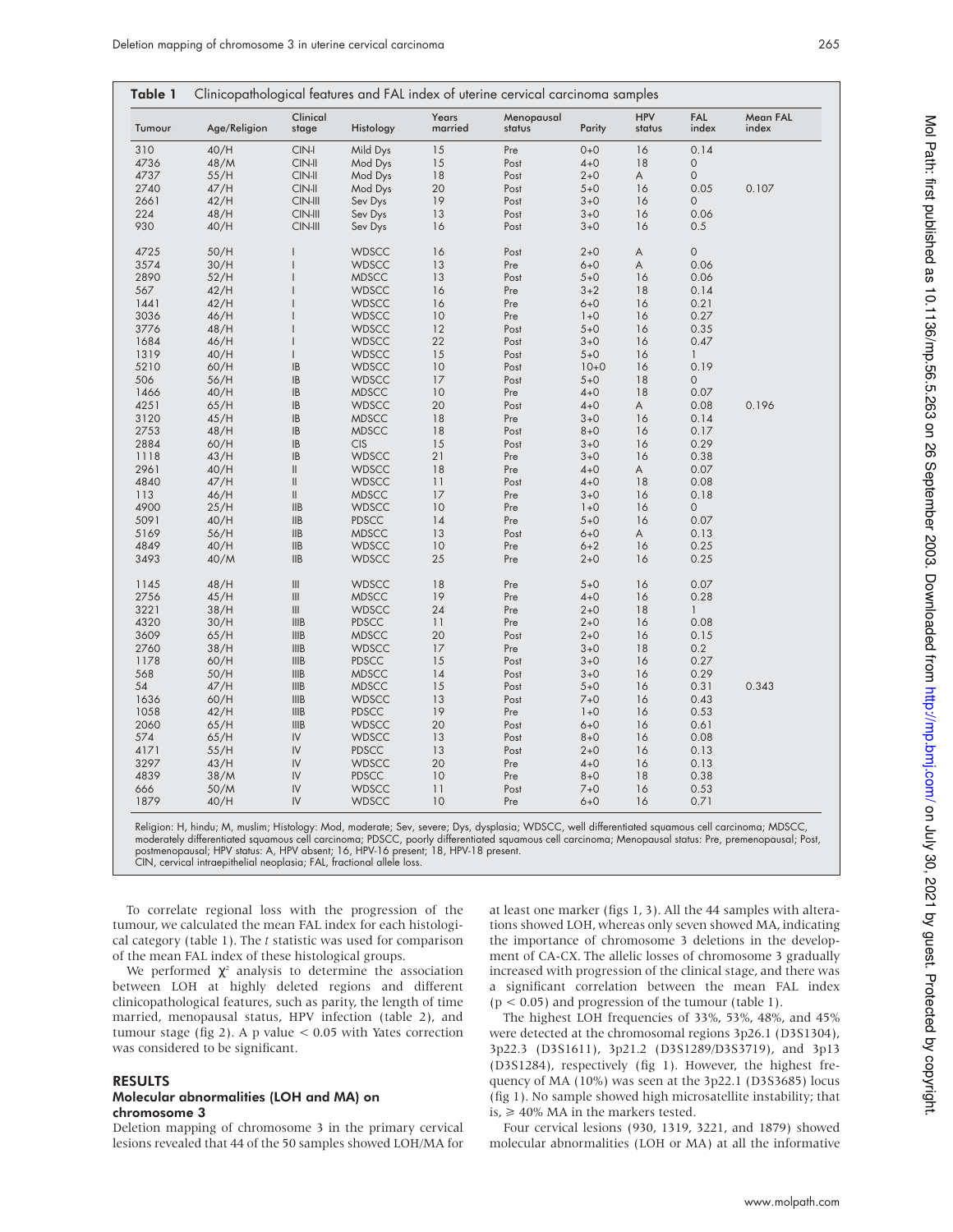

Figure 1 Allele status of the chromosome 3 markers in the primary uterine cervical lesions. LOH, loss of heterozygosity; MA-1, microsatellite size alteration of one allele; MA-2, microsatellite size alteration of both alleles; LOH/MA, loss of one allele and size alteration of the other; RH, retention of heterozygosity; NI, non-informative; CIN, cervical intraepithelial neoplasia. D3S1297 is 1.9 Mb from chromosome 3p telomere.

loci, indicating loss of normal copy of chromosome 3 in these lesions (fig 1). Eight samples (1684, 3776, 4840, 3493, 2756, 1058, 2060, and 666) showed LOH and/or MA in more than two consecutive markers, particularly around the high LOH regions (fig 1). No homozygous deletion was found in these samples. However, five lesions (930, 4840, 4849, 1178, and 1879) showed rare biallelic alterations (MA-2 or LOH + MA) at four loci (fig 1) in and around the high LOH regions.

# Detection of HPV

Forty four of the 50 cervical lesions were positive for HPV infection (table 1) using the consensus L1 primers. Among the HPV positive samples, 36 of 44 were positive for HPV-16 and eight of 44 were positive for HPV-18. No correlation was found between HPV infection with other clinicopathological parameters (data not shown).

#### Clinical correlation of the molecular abnormalities (LOH/MA)

Chi square analysis revealed a significant correlation between LOH at the 3p26.1 and 3p22.3 regions and clinical stage  $(p = 0.005 - 0.04)$  and LOH at 3p21.2 with parity  $(p = 0.048)$ (table 2). No such correlation was found between the four highly deleted regions mentioned earlier and other clinicopathological parameters, such as length of time married, menopausal status, and HPV infection (table 2). In addition, no association was found between the frequency of MA and different clinicopathological parameters (data not shown).

# **DISCUSSION**

In our present study, we attempted to delineate a detailed deletion map of chromosome 3 in seven CIN lesions and 43 CA-CX lesions at different clinical and histological stages from an Indian patient population. We found that the short arm of

|                                                | 3p26.1 region  |          |         | 3p22.3 region  |          |         | 3p21.2 region        |                                |         | 3p13 region         |          |         |
|------------------------------------------------|----------------|----------|---------|----------------|----------|---------|----------------------|--------------------------------|---------|---------------------|----------|---------|
| Characteristics                                | $LOH+$         | LOH-     | p Value | $LOH+$         | LOH-     | p Value | $LOH+$               | LOH-                           | p Value | $LOH+$              | LOH-     | p Value |
| Parity (0-3)<br>Parity (4-10)                  | 4<br>8         | 18<br>20 | 0.602   | 10             | 15<br>18 | 0.772   | 17<br>14             | 5<br>14                        | 0.048   | 8                   | 15<br>20 | 0.803   |
| $HPV+$<br>$HPV-$                               | 12<br>$\Omega$ | 32<br>6  | $\lt$   | 17<br>$\Omega$ | 27<br>6  | $<$ ]   | 29<br>$\overline{2}$ | 15<br>$\overline{\mathcal{A}}$ | 0.274   | 14                  | 30<br>5  | 0.775   |
| Years married (10-17)<br>Years married (18-25) | 7<br>5         | 26<br>12 | 0.52    | 11<br>6        | 22<br>11 | 0.889   | 20<br>11             | 13<br>6                        | 0.777   | 9<br>6              | 24<br>11 | 0.55    |
| Premenopause<br>Postmenopuase                  | 5<br>7         | 18<br>20 | 0.729   | 10             | 16<br>17 | 0.623   | 16<br>15             | 12                             | 0.309   | 8<br>$\overline{z}$ | 15<br>20 | 0.495   |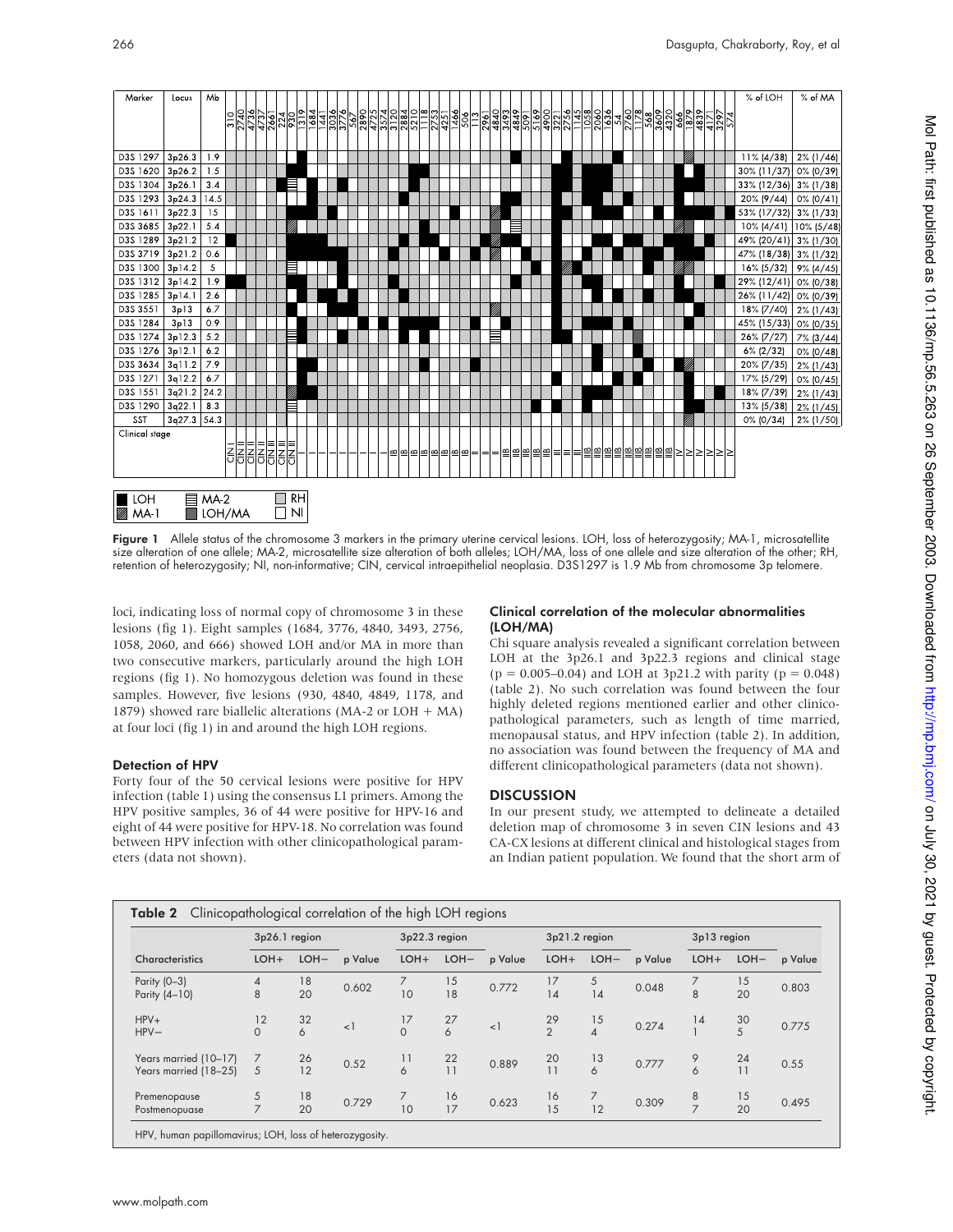

Figure 2 Pattern of deletions in the highly deleted regions of chromosome 3 during uterine cervical carcinoma progression. CIN, cervical intraepithelial neoplasia; LOH, loss of heterozygosity.

chromosome 3 was preferentially deleted during the development of CA-CX. The gradual increases in the mean FAL index from CIN to stage III–IV tumours were indicative of the accumulative nature of the deletions occurring in different chromosome 3 regions during progression of the tumour. Although a similar type of accumulative increase in the frequency of chromosome 3 deletions was observed during the development of CA-CX in a Western patient population, $22$  23 and in the development of lung carcinoma,<sup>28</sup> the analysis procedure used in these studies was different to ours. Those investigators analysed CIN/dysplastic samples and invasive samples from the same individuals, whereas we analysed CIN and invasive samples from different individuals.

Among the four highly deleted regions, deletions in the 3p26.1 and 3p22.3 regions appeared to be associated with the development of stage III–IV CA-CX tumours because of a significant increase of LOH frequency compared with stage I–IIB tumours ( $p = 0.04 - 0.005$ ) (fig 2). Although the deletion in

these two regions overlapped with the deleted regions seen in CA-CX tumours in other studies, $21$  23 35 none of these investigators showed a significant association of the deletions with progression of the tumour. The marker D3S1304 on the 3p26.1 region used in our study is approximately 3.3 Mb further towards the telomere than the VHL gene, which is associated with the development of renal cell carcinoma (RCC) and related tumours.<sup>36</sup> Thus, VHL or another nearby gene might be involved in the progression of later stages of CA-CX tumours. The D3S1611 marker on the 3p22.1 region is intragenic to the mismatch repair gene MLH1.<sup>37</sup> However, we did not see a high frequency of MA in the cervical lesions studied. This indicates that the mutator phenotype might not be prevalent in the development of CA-CX. This observation corroborates well with other studies on this tumour.<sup>16</sup> Thus, the high frequency of allelic losses at the MLH1 locus suggests that apart from mismatch repair function, the deregulation of other possible functions of MLH1 (for example, homologous recombination, mediation of the G2 checkpoint, transcription coupled nucleotide excision repair, recognition of DNA damage, and apoptosis) might be associated with progression of the tumour.<sup>38</sup> However, the analysis of other genetic/epigenetic alterations (mutation, methylation, etc) of the MLH1 gene in cervical lesions is necessary to know the exact mechanism of inactivation of this gene. Adjacent to the MLH1 locus another TSG, DLC1, was found to be located about 1 Mb towards the centromere,<sup>39</sup> but its involvement in the development of CA-CX has not yet been studied.

### "Deletions in the 3p26.1 and 3p22.3 regions appeared to be associated with the development of stage III–IV uterine cervical carcinoma tumours"

Deletion in the 3p21.2 region increased gradually from CIN to stage III–IV tumours and this region showed the highest percentage of deletion of all the four highly deleted regions at every stage of disease (fig 2). Thus, it seems that deletion in the 3p21.2 region might be the earliest event among the four highly deleted regions. Similar to our results, Kersemaekers



Figure 3 Representative autoradiograph showing (A) loss of heterozygosity and (B) microsatellite size alteration at different marker loci on chromosome 3 in different samples. T, DNA from dysplastic/tumour cells after microdissection; N, corresponding normal tissue or peripheral blood leucocytes. Sample numbers are the same as in fig 1. Arrows indicate loss of the corresponding allele and the asterisks indicate size alteration of one or both alleles.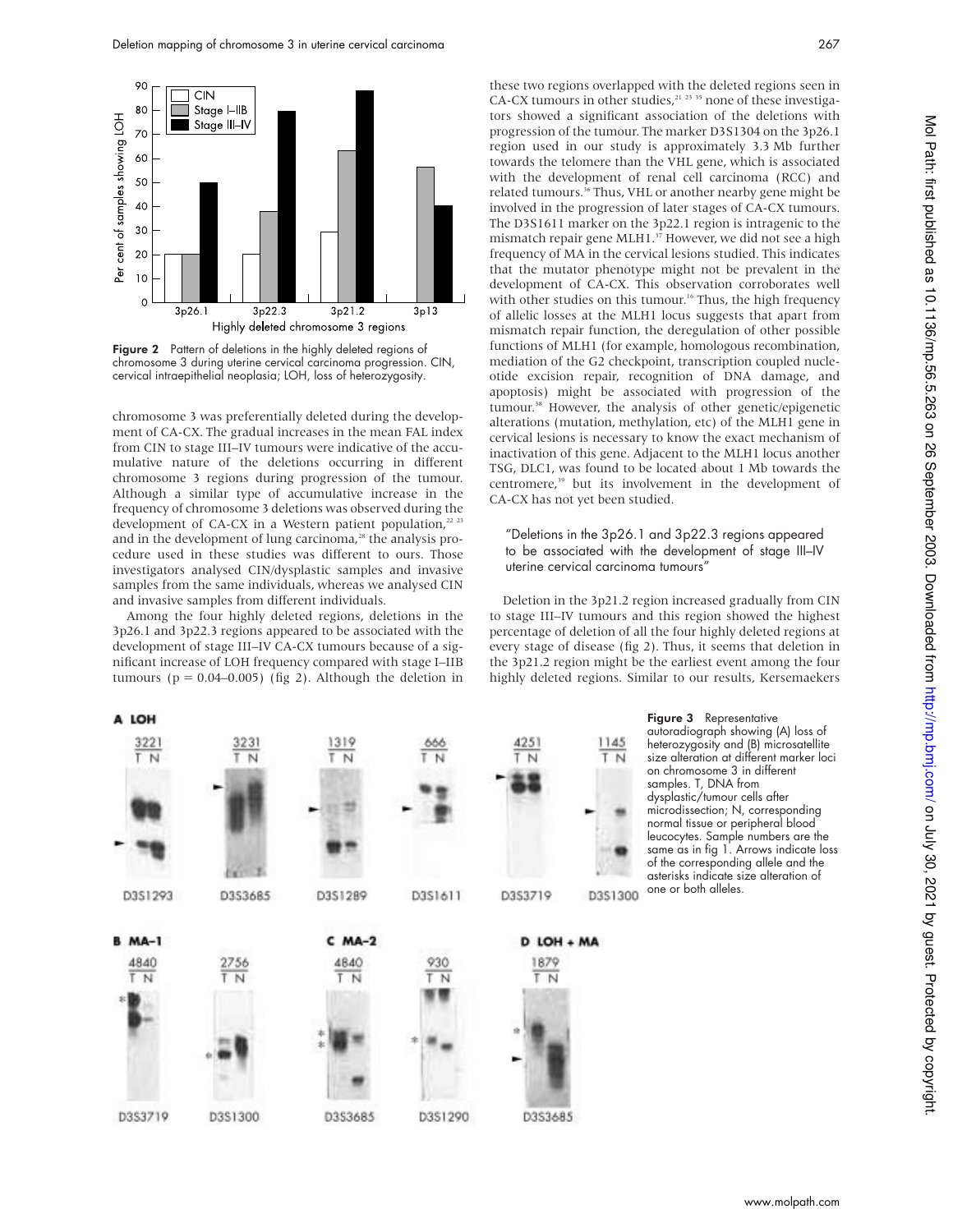and colleagues<sup>40</sup> and Guo and colleagues<sup>23</sup> have detected a high frequency of LOH in this region in this tumour type. However, no candidate TSG has been identified in this region, although a cluster of candidate TSGs including FUS1, RASSF1, SEMA3F, ARP, and BAP1 are located about 3.0 Mb away, between the telomere and the D3S1289 locus of the 3p21.2 region.<sup>41</sup> Nevertheless, an association of these genes with the development of CA-CX has not yet been documented.

The absence of LOH at 3p13 in CIN lesions but the high incidence of LOH in later stages of carcinoma indicate that deletions in this region might be necessary for progression of the tumour from CIN to stage I–IIB (fig 2). This region overlaps with the homozygously deleted region observed at chromosome 3p12–13 in a cervical carcinoma cell line.<sup>42</sup> Similarly, Wong *et al* have identified 52% LOH at the 3p13 region in CA-CX tumours.<sup>43</sup> The chromosome 3p12–14 region has been shown to suppress the tumorigenicity of an RCC cell line in a microcell hybrid system, suggesting the presence of a candidate TSG in this region.<sup>36</sup> Two candidate TSGs, NRC1 and ROBO1/DUTT1, associated with the development of RCC and lung cancer, respectively, are located in the 3p12–14 region.44 45 However, we did not see high LOH in the ROBO1/DUTT1 locus using the adjacent marker D3S1274, although we have seen high LOH in this locus in primary head and neck squamous cell carcinoma.<sup>46</sup> The role of these genes in the development of CA-CX has not been analysed.

The low incidence (16%) of LOH in the D3S1300 locus, an intragenic marker of the FHIT gene, indicates that this gene is probably not associated with the development of CA-CX. However, using the same marker, Wistuba *et al* detected 56% LOH in this tumour type.<sup>22</sup> This difference in deletion frequency might result from differences in ethnicity, as reported by Hampton *et al*. <sup>25</sup> The involvement of this gene in the development of CA-CX cannot be ruled out completely without analysis of the mutation, methylation, and aberrant transcription profiles of this gene.

The presence of rare biallelic alterations in and around the high LOH regions indicates that the LOH/MA in one allele might impose some selective pressure on the other allele for deletion or size alteration, which would result in a growth advantage for the tumour. A similar type of phenomenon has also been seen in the allelotyping of chromosome 3 in primary head and neck squamous cell carcinoma samples in Indian patients.<sup>26</sup> The occurrence of interstitial alterations and loss of normal copy of chromosome 3 in some samples suggest that these chromosomal alterations are needed for progression of the tumour. These types of chromosomal abnormalities in chromosome 3 and 17 have also been reported in primary head and neck squamous cell carcinoma tumours.<sup>47,4</sup>

The high incidence (88%) of HPV infection in these samples suggests that HPV infection is a prerequisite for the development of cervical lesions. However, the absence of a significant correlation between HPV infection and the highly deleted regions indicates that HPV infection might have a causal association with the onset of CA-CX by affecting normal proliferation, differentiation, and apoptosis, and thus resulting in the accumulation of more mutations in the infected cells.<sup>49</sup>

Thus, it can be concluded from our analysis that the differential deletions in the four highly deleted regions seen in chromosome 3p in the uterine cervical lesions are necessary for the development of specific stages of CA-CX progression. The loss of function of TSGs located in these regions may have a sequential cumulative effect in the development of this tumour. In addition, Huebner<sup>50</sup> has suggested that compound mutations in different TSGs located in different chromosome 3p regions are necessary for the development of lung, kidney, and other cancers. Along with these deletions, other molecular changes in the chromosome, such as MA, biallelic alterations, interstitial alterations, and loss of normal copy of chromosome 3, might play some role in tumour progression by

#### Take home messages

- Deletions of chromosome 3 were significantly associated with tumour progression
- High frequencies of loss of heterozygosity (LOH) were found in 3p26.1, 3p22.3, 3p21.2, and 3p13, suggesting the location of putative tumour suppressor genes in these regions, which may have a cumulative effect on tumour progression
- Deletions in 3p21.2 appear to occur early during cervical carcinoma development
- There was a significant association between LOH at 3p26.1 and 3p22.3 and tumour progression from stage I/IIB to stage III/IV
- These highly deleted regions were not associated with human papillomavirus positivity, parity, or menopausal status
- Microsatellite size alteration was seen in only seven of the samples

imposing some selective pressure that provides a growth advantage for the tumour.

# ACKNOWLEDGEMENTS

We are thankful to the Director, Chittaranjan National Cancer Institute (CNCI), Calcutta-700 026, India and Drs PS Basu, R Mondal, and S Mondal for their encouragement and help during this work. We are also grateful to Professor HZ Hausen and Dr EM de Villiers for their generous gift of HPV-16/18 plasmids. Financial support for this work was provided by grant number 27 (0111)/00/EMR-II from CSIR, Government of India.

#### .....................

# Authors' affiliations

S Dasgupta, S B Chakraborty, C K Panda, Department of Oncogene Regulation, Chittaranjan National Cancer Institute, 37, S. P.Mukherjee Road, Calcutta: 700026, India

A Roy, Department of Pathology, Bankura Sammilani Medical College, Bankura, West Bengal, India

S Roychowdhury, Department of Human Genetics, Indian Institute of Chemical Biology, 4, Raja S. C. Mullick Road, Calcutta-700032, India

#### REFERENCES

- 1 Parkin DM, Pisani P, Ferlay J. Estimates of the worldwide incidence of eighteen major cancers in 1985. Int J Cancer 1993;54:594–606.
- 2 Sankaranarayanan R, Nair MK, Jayprakash PG, et al. Cervical cancer in Kerala: a hospital registry-based study on survival and prognostic<br>factors. *Br J Cancer* 1995;**72**:1039–42.
- 3 Murthy NS, Mathew A. Screening for cancer of the uterine cervix and approaches adopted in India. Indian J Cancer 1999;36:154–62.
- 4 Brinton LA, Fraumeni JF, Jr. Epidemiology of uterine cervical cancer. J Chronic Dis 1986;39:1051–65.
- 5 Ponten J, Adami HO, Bergstrom R, et al. Strategies for global control of cervical cancer. Int J Cancer 1995;60:1-26.
- 6 Schiffmann MH, Brinton AB. The epidemiology of cervical cancer. Cancer 1995;76:1888–901.
- 7 Franco EL. Epidemiology in the study of cancer. Encyclopedia of Cancer 1997;1:621–41.
- 8 Yliotalo N, Sorensen P, Josefesson A, et al. Smoking and oral contraceptives as risk factors for cervical carcinoma in situ. Int J Cancer 1999;81:365–75.
- 9 Azzena A, Zen T, Ferrara A, et al. Risk factor for breast cancer. Case–control study results. Eur J Gynaecol Oncol 1994;15:386–92. 10 Tavani A, Negri E, La Vecchia C. Menstrual and reproductive factors
- and biliary tract cancers. Eur J Cancer Prev 1996;5:241-7
- 11 Zur Hausen. Human papilloma virus. Annu Rev Microbiol 1994;48:427–47.
- 12 **Howley PM**. Papillomavirinae. The viruses and their replication. In:<br>Fields BN, Knipe DM, Howley PM, eds. *Virology,* Vol. 2. Boston:<br>Harvard University, 1995:2045–76.<br>13 **Shah KV**, Howley PM. Papilloma viruses. In: Fi
- Howley PM, eds. Virology, Vol. 2. Boston: Harvard University, 1995:2077–109.
- 14 Zur Hausen. Papilloma virus causing cancer: evasion from host cell control in early events in carcinogenesis. J Natl Cancer Inst 2000;92:690–8.
- 15 Larson AA, Kern S, Sommers RL, et al. Analysis of replication error phenotypes in cervical carcinoma. Cancer Res 1996;56:1426–31.
- 16 Lazo PA. The molecular genetics of cervical carcinoma. Br J Cancer 1999;80:2008–18.